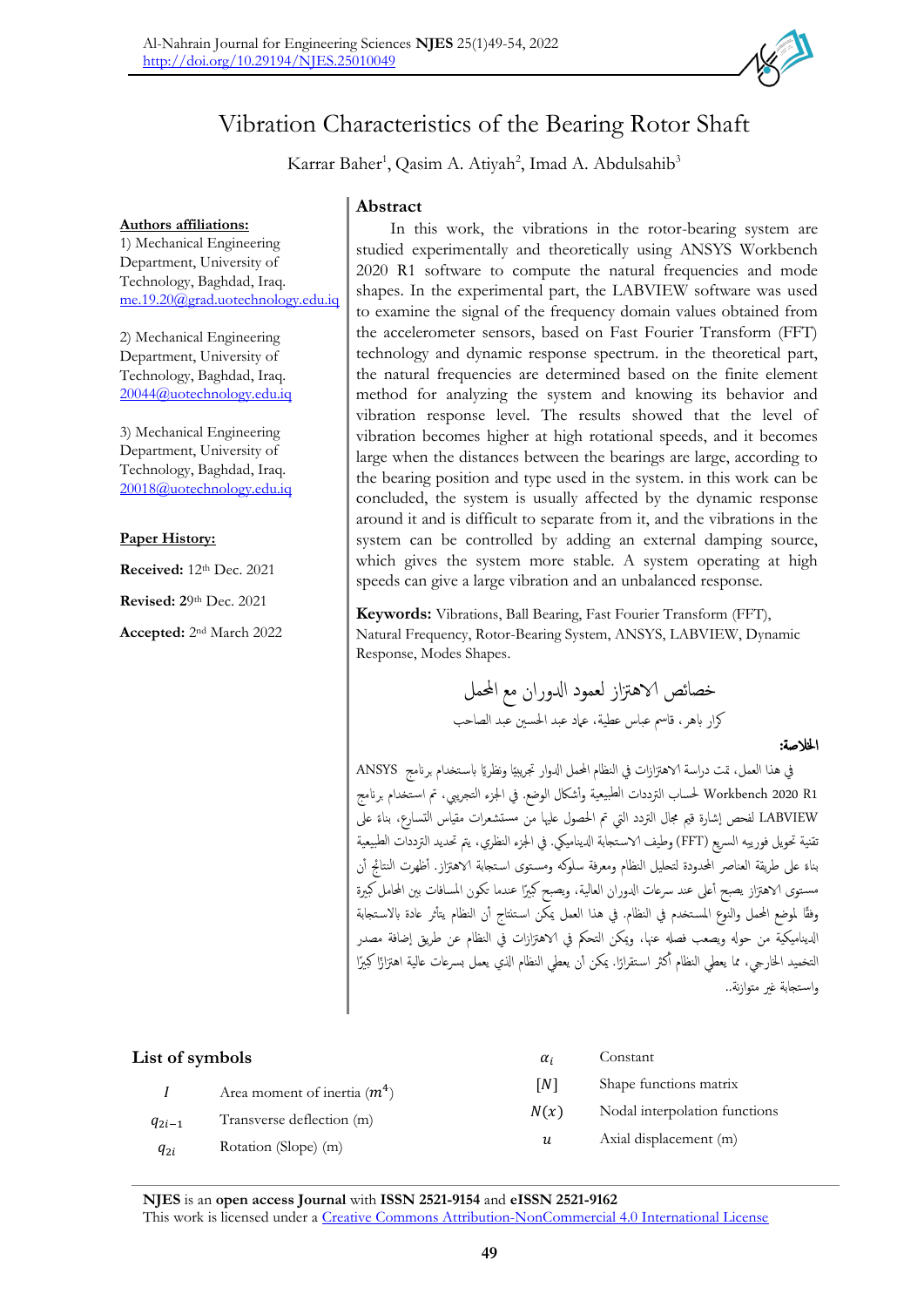| v            | Transverse displacement (m)        |  |
|--------------|------------------------------------|--|
| γ            | Distance from the neutral axis (m) |  |
| $[M]_e$      | Global mass matrix (Kg)            |  |
| $[K]_{\rho}$ | Global stiffness matrix $(N/m)$    |  |
| E            | Young's modulus (Pa)               |  |
| L            | Length of beam (m)                 |  |
| m            | Mass (Kg)                          |  |
| K            | Stiffness matrix $(N/m)$           |  |

 $[M]$  Mass matrix (Kg)

 $\omega_n$  Natural frequency (rad/s)

## **1. Introduction**

Vibrations are a natural occurrence in rotating machinery. They can be found in a wide variety of machines and mechanical pieces. They are undesirable since they conflict with the optimum output of these components, and hence must be removed [1]. Vibration issues have become more common with the rapid growth of the rotordynamic Machines. These concerns pose a major challenge to both safety production and economic gains. Rotor structures vibrate frequently in machinery due to unbalance, resulting in impeller rupture, seal loss, bearing destroy, valve failure, pipeline leakage, and loose primer. These vulnerabilities result in equipment failure or even significant safety incidents [\[2,](#page-4-1) [3\]](#page-5-0). Many industrial applications use rigid rotor systems assisted on linear or nonlinear elastic bearings, such as onboard space vehicles, revolving machinery in electrical power plants, and power transmission gear trains, among others. As a result, modeling and understanding their complex behavior has become a major research subject, and the fundamental theory is now well developed [\[4,](#page-5-1) [5\]](#page-5-2).

## **2. Previous Work**

Researchers have contributed greatly to the study of vibrations and ways to reduce them, with most of them providing various means to explore and analyze the dynamic response of the rotor and bearings on which it is supported. Isaksson [\[6\]](#page-5-3) concluded that stator stiffness managed by the springs could improve the system's stability. Tiwari et al. [\[7\]](#page-5-4) suggested a deep-groove ball bearing model that takes the clearance and Hertzian contact feature into consideration. The influence of bearing forces on the geometrical interaction of the bearing elements on the other hand, was not taken into account. Qin et al. [\[8\]](#page-5-5) examined the dynamic reaction of a rotor rubbing against an outer casing. A horizontal overhung rotor was mounted on a stepped hollow shaft backed by two journal bearings and surrounded by an outer ring in the physical model. The investigation concluded that raising the stiffness of the support will delay the occurrence of rubbing, resulting in a high critical speed, using the transfer matrix process. Chu and Lu [\[9\]](#page-5-6) investigated into the rotor's stiffening effect during the rotor-to-stator interaction. It was discovered that during the rub-impact, the natural



frequencies of the device experience a transient dynamic change, reflecting the rotor stiffening effect. Ghafari et al. [\[10\]](#page-5-7) proposed a nonlinear dynamic model for the balanced defect-free ball bearing based on the Hertzian contact deformation principle. They discovered that as bearing clearance expanded, the equilibrium points of the bearing bifurcated into a supercritical pitchfork. The dynamic study of a harmonically excited on-board rotor-bearing device was described by Dakel et al. [\[11\]](#page-5-8). Babu et al. [\[12\]](#page-5-9) suggested an empirical model of a rigid rotor assisted on two angular contacts deep groove ball bearing. The authors discovered that the bearing load has a substantial impact on the effect of frictional moment on device vibration. Zhang et al. [\[13\]](#page-5-10) established a rotor ball bearing device computational formula determining the effect of unbalanced force on bearing stiffness. Jalali et al. [\[14\]](#page-5-11) developed a threedimensional finite element analysis of a high-speed rotor with specific mechanical and geometrical characteristics. They calculated the rotor's mode shapes and natural frequency in field condition. In another study, Zhang et al. [\[15\]](#page-5-12) investigated at the difference of contact angle in addition to the disbalance effect of the load. Under time-periodic core angular movements, Han et al. [\[16\]](#page-5-13) identified the parametric imbalance of a dynamic rotor-bearing device. Meng et al. [\[17\]](#page-5-14) examined the balance of an asymmetric anisotropic system. They described the rotor using 3D solid components, which makes for more precise prediction of rotors with complicated shape. The diminished linear model is more reliable and time effective than measured data, and it can be used in a variety of practical research papers.

This study deals with the dynamics of the rotorbearing system, and aims to explore the rotor response and Mode Shapes depending on the change of the number of nodes using the Finite Element Analyzes. It is based on Fast Fourier Transform (FFT) and LABVIEW software to find the Mode Shapes of the rotating bearing.

## **3. Theoretical Model**

A rotary shaft can be modeled as a beam. The distorted geometry of a beam is characterized by the transverse motion and slope, provided the beam is symmetric around the y and z axes. As a result, the unexplained degrees of freedom are the transverse movement and rotations at either end of the beam element. The four degrees of freedom in the localized (x-y) coordinate system are denoted as  $q_1$ ,  $q_2$ ,  $q_3$ , and 4 for a beam element of length l located in the x-y plane, as shown in Figure (1). A polynomial function for v(x) was assumed, as there are four nodal deflections (Figure (1)) [18, 19].

$$
v(x) = \alpha_1 + \alpha_2 x + \alpha_3 x^2 + \alpha_4 x^3 \tag{1}
$$

utilizing the requirements to find the constants  $\alpha_1$ to  $\alpha_2$ .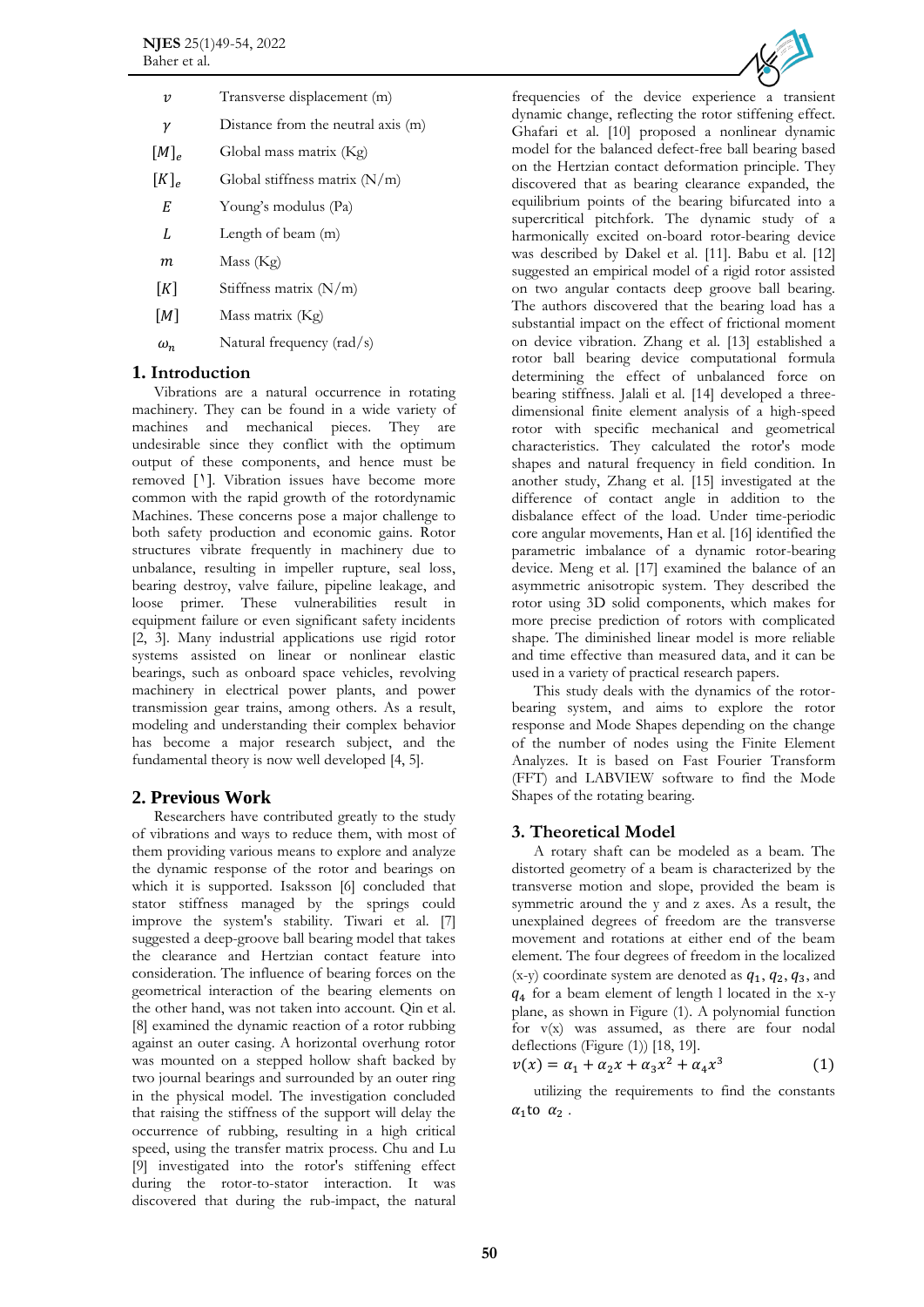

**Figure. (1):** Beam Element with Degrees of Freedom.

$$
v(x) = q_1 \text{ and } \frac{dv}{dx}(x) = q_2 \text{ at } x = 0
$$
  

$$
v(x) = q_3 \text{ and } \frac{dv}{dx}(x) = q_4 \text{ at } x = l
$$

As a result equation (1) can be written as

$$
\begin{array}{ll}\n v(x) = [N] & \vec{q} \\
\xrightarrow{1 \times 1} & \xrightarrow{1 \times 4} & \xrightarrow{4 \times 1}\n \end{array} \tag{2}
$$

Where, matrix of shape functions [N] is equal to

$$
[N] = [N_1 \ N_2 \ N_3 \ N_4]
$$
 (3)

$$
N_1(x) = (2x^3 - 3lx^2 + l^3) / l^3
$$
 (4)

$$
N_2(x) = (x^3 - 2lx^2 + l^3x) / l^2
$$
 (4)

$$
N_3(x) = -(2x^3 - 3lx^2) / l^3
$$
\n
$$
N_4(x) = (x^3 - lx^2) / l^2
$$
\n(4) e

Where,  $N_i(x)$  is nodal interpolation functions

$$
\vec{q} = \begin{cases} q_1 \\ q_2 \\ q_3 \\ q_4 \end{cases}
$$
 (5)

The axial displacement  $u$  caused by the transverse displacement  $\nu$  can be stated in the following way.  $\partial v$ 

$$
u = -\gamma \frac{1}{\partial x} \tag{6}
$$

The distance from the neutral axis is denoted by the letter  $\gamma$ . The stiffness matrix is as follows:

$$
[\mathrm{K}]_{\mathrm{e}} = \frac{EI}{L^3} \begin{bmatrix} 12 & 6l & -12 & 6l \\ 6l & 4l^2 & -6l & 2l^2 \\ -12 & -6l & 12 & -6l \\ 6l & 2l^2 & -6l & 4l^2 \end{bmatrix}
$$
(7)



between nodes 1 and 2, is the element stiffness matrix

$$
[\text{M}]_{\text{e}} = \frac{\text{mL}}{420} \begin{bmatrix} 156 & 22\text{L} & 54 & -13\text{L} \\ 22\text{L} & 4\text{L}^2 & 13\text{L} & -3\text{L}^2 \\ 54 & 13\text{L} & 156 & -22\text{L} \\ -13\text{L} & -3\text{L}^2 & -22\text{L} & 4\text{L}^2 \end{bmatrix} \tag{8}
$$

where m is the mass per element length and is the element inertia matrix.

Relying on the continuous system using the finite element method and for a non-trivial solution, the following formula for calculating the natural frequency is obtained:

$$
[[K] - \omega_n^2[M]] = 0 \tag{9}
$$

# **4. Experimental Work**

## **4.1 Material Characteristics**

Ck45 alloy steel was used in the manufacture of the shafts used in the system. Alloy steel Ck45 is one of the best common types used in industrial applications, and it is considered one of the medium iron alloys that contain carbon, where the ratio ranges approximately (0.42 - 0.50) according to British Standard No. [10083 - 2 - 2006 - 08 Table No. 3]. Chromium Steel has been used in the block of linear ball bearing and linear sliding rail due to its outstanding operational characteristics.

### **4.2 Accelerometer Sensor**

The ADXL335 accelerometer sensor was used to measure acceleration in a rotating bearing system, it is a full 3-axis accelerometer with a signal modal voltage output that is compact, thin, and low power consumption. The instrument monitors acceleration across a whole range of 3g. It can detect both static and dynamic gravity acceleration in tilt sensors due to continuous motion, shocks, or vibrations. The bandwidth of the X and Y axes can range from 0.5 Hz to 1600 Hz, while the bandwidth of the Z axis can range from 0.5 Hz to 550 Hz.

 Acceleration signals were converted into frequency field values using Fast Fourier Transform (FFT) technique, by entering the signal into the LabVIEW program to get the frequencies resulting from the vibration of the bearing-rotor system.



**Figure. (2):** Test Rig.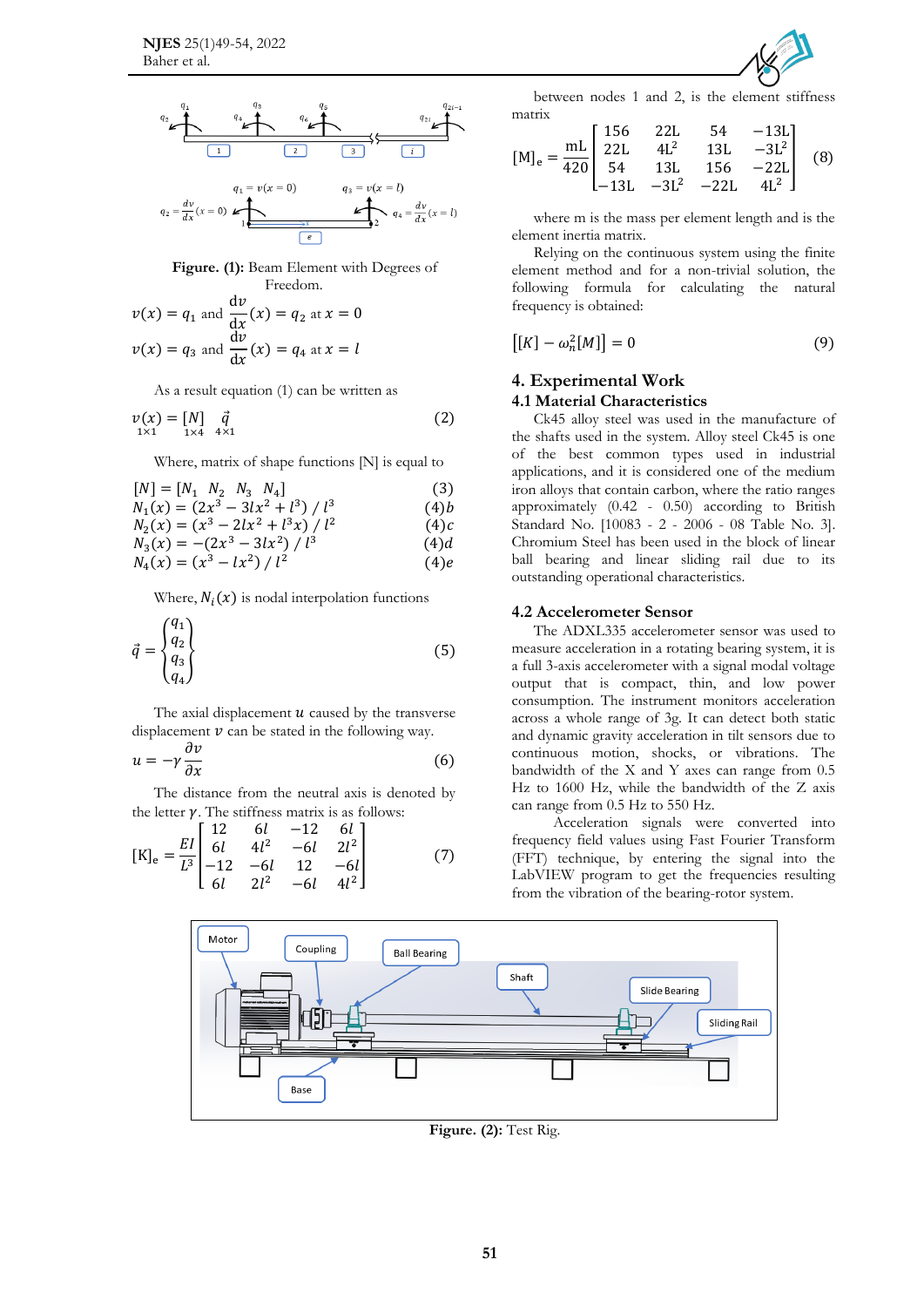

**Figure. (3):** Experimental Rig.

The main components of the system in this work are:

**I.** The rotating shaft is 80 cm long and 20 mm in diameter and made of AISI 1045 Carbon Steel.

**II.** Coupling of iron metal and the inner cavity on the motor and shaft side 14 and 20 mm respectively.

**III.** A motor with a rotational speed of 3000 rpm, a voltage of 220 / 380 volts and a current of 1.7 / 0.99 amps.

**IV.** ball bearing with an inner diameter of 20 mm.

**V.** Linear Sliding Rail and Linear Ball Bearing Block to control the distance between the bearings.

**VI.** AC type rotary speed converter

**VII.** The base is made of iron, with a length of 120 cm, a width of 40 cm, and a thickness of 5 mm.

### **5. Results and discussion**

The natural frequencies were calculated using the finite element method for a different number of nodes. It was relied on equation (9) after finding the stiffness and mass matrices, and applying the global matrix for a number of nodes, for fourteen elements, satisfactory results were reached in accordance with exact methods [19]. In Table (1), the comparison ratio between the finite element method and exact method was found, and the difference rate was found. The concordance of the values in the two methods is noted, which indicates accuracy.

**Table (1):** The frequencies of uniform beams by Finite Elements - exact methods:

| 1 1111 to 111 011 011 to<br><u>enace mentours</u> |                                  |                                       |                                    |  |  |
|---------------------------------------------------|----------------------------------|---------------------------------------|------------------------------------|--|--|
| No. Nodes                                         | Finite<br>element<br>Method (HZ) | Exact<br><b>Method</b><br>$(HZ)$ [19] | <b>Difference</b><br>$\frac{0}{0}$ |  |  |
| 5 - Nodes                                         | 67.463                           | 62.524                                | 7.321                              |  |  |
| 7 - Nodes                                         | 66.925                           | 62.540                                | 6.552                              |  |  |
| 9 - Nodes                                         | 66.354                           | 62.564                                | 5.712                              |  |  |
| $12 - Nodes$                                      | 65.948                           | 62.569                                | 5.123                              |  |  |
| $15$ - Nodes                                      | 65.853                           | 62.653                                | 4.859                              |  |  |

Figure (4) shows the value of the frequencies using the finite element method for a given number of degrees of freedom. Which indicates that after the first five nodes, the values begin to remain stable. For example, after using the fifteen nodes, the values are almost constant. Which gives an indication of the accuracy reached using this method. No tilt is observed in the continuous line of frequencies after the first values are exceeded.



**Figure (4):** Frequencies of Finite Elements for number of degrees of freedom.

### **5.1 Numerical Aspect by ANSYS**

The ANSYS simulation program analyzes the system in this work. Where the rotating shaft is treated as a simply supported beam. Varied mode shapes are obtained using the ANSYS program, as shown in Figure (6), which shows the different mode shapes of the shaft because of the speed difference, with six mode shapes listed. The Campbell diagram is extracted from the results obtained numerically from the program and is illustrated in Figure (5). The figure shows the stability of the rotation of the rotating shaft during the operation of the system thru five rotational speeds.



**Figure (5):** Mode shape of simply supported beam.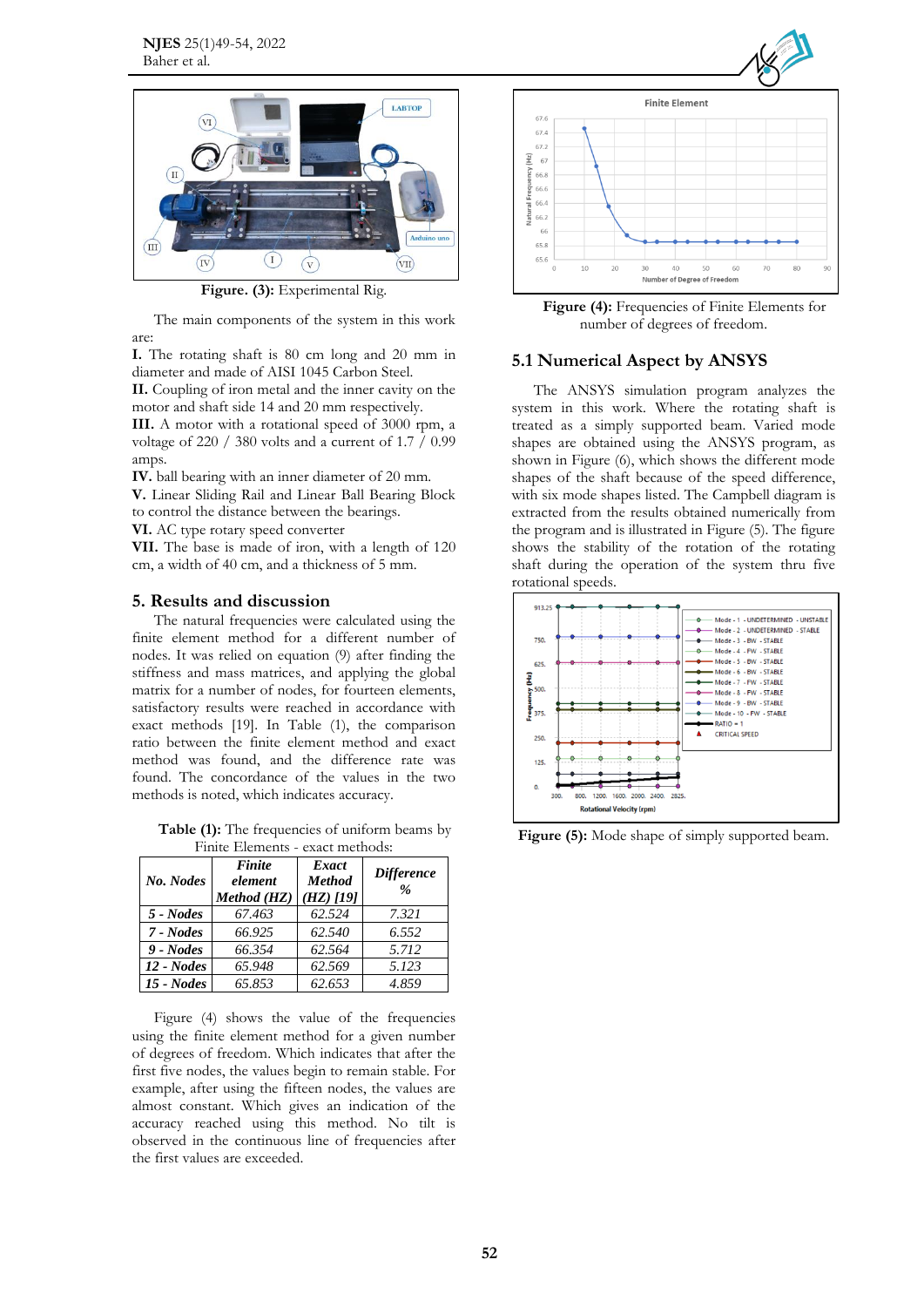

**Figure (6):** Mode shape of simply supported beam by ANSYS (a) 1st mode shape (b) 2nd mode shape (c) 3rd mode shape (d) 4th mode shape (e) 5th mode shape (f) 6th mode shape.

As for the mesh details of the components, the default size of the program was relied upon, as shown in Figure (7), and it was as follows: bounding box diagonal length 0.86636 m, average surface area 1.7176e-004 m², and minimum edge length 4.1385e-005 m. For the inflation option, the transition ratio was 0.272, the maximum layer was 5, and the growth rate was 1.2.



**Figure (7):** Mesh of simply supported beam by ANSYS

In Table (2), the first five natural frequencies were compared between the numerical side by ANSYS with the experimental side. It turns out that the values of the first natural frequencies are close to a large extent, and this gives greater reliability.

In Figure  $(A)$  the vibrations of the rotating shaft in the case simply supported beam, shown in a simple schematic diagram in Figure (6), were studied for the vertical Z axis using LabVIEW software, where it was observed that the value of the natural frequency starts at 65 Hz, and this is the value of the first critical frequency for this position, and the value of the second natural frequency is fixed at 125 Hz and the third becomes 200 Hz. It is compared with the frequencies extracted numerically using the ANSYS program, and the large convergence of the values is

noted, which gives greater reliability and accuracy of the work.

**Table (2):** Comparison of natural frequencies experimentally and numerically by ANSYS:

| $\alpha$       |              |           |               |  |  |  |
|----------------|--------------|-----------|---------------|--|--|--|
| No. of Natural | Experimental | Numerical | Difference    |  |  |  |
| Frequency      | (HZ)         | (HZ)      | $\frac{0}{0}$ |  |  |  |
| 1st            | 5.013        | 60.762    | 6.996         |  |  |  |
| 2nd            | 125.845      | 141.88    | 11.302        |  |  |  |
| 2rd            | 200.246      | 220.82    | 9.317         |  |  |  |
| ⊿th            | 380.856      | 389.94    | 2.329         |  |  |  |
| 5th            | 440.218      | 420.77    | 4.622         |  |  |  |



Figure (8): Natural frequency of rotor by LABVIEW program.

### **6. Conclusion**

The system is usually affected by the dynamic response around it and is difficult to separate from it, and special vibrations in the system can be controlled by adding an external damping source, which gives the system more stability. A system operating at high speeds can give a large vibration and an unbalanced response. The conclusions obtained can be summarized in the following points:

1- At low speeds a quasi-stable level of vibration are get and these vibration levels start to rise at high speeds.

2- The greater the number of nodes in the mathematical calculations, gives the greater accuracy of the results obtained, until they begin to stabilize at a certain number of nodes and reach the exact value.

3- Vibrations can be greatly affected by changing the position of the bearings and by changing the distance between the bearings. When the distances between the bearings become wide, it gives greater values of natural frequencies, which negatively affects the system.

4- Bearing clearance affects the dynamic response and the level of vibrations, when the amount of clearance in the bearings increases, it leads to imbalance of the system.

5- External dampers can be added to the system and to obtain stability in the rotation of the shaft as a solution to reduce the level of vibrations.

#### **7. References:**

- <span id="page-4-0"></span>[1] G. Chandrashekar, W. Raj, C. Godwin, and P. S. Paul, "Study On The Influence Of Shaft Material On Vibration In Rotating Machinery," Materials Today: Proceedings, vol. 5, no. 5, pp. 12071- 12076, 2018, doi: 10.1016/j.matpr.2018.02.182.
- <span id="page-4-1"></span>[2] Q. Jiang, L. Zhai, L. Wang, and D. Wu, "Fluidstructure interaction analysis of annular seals and rotor systems in multi-stage pumps," Journal of Mechanical Science and Technology, vol. 27, no.